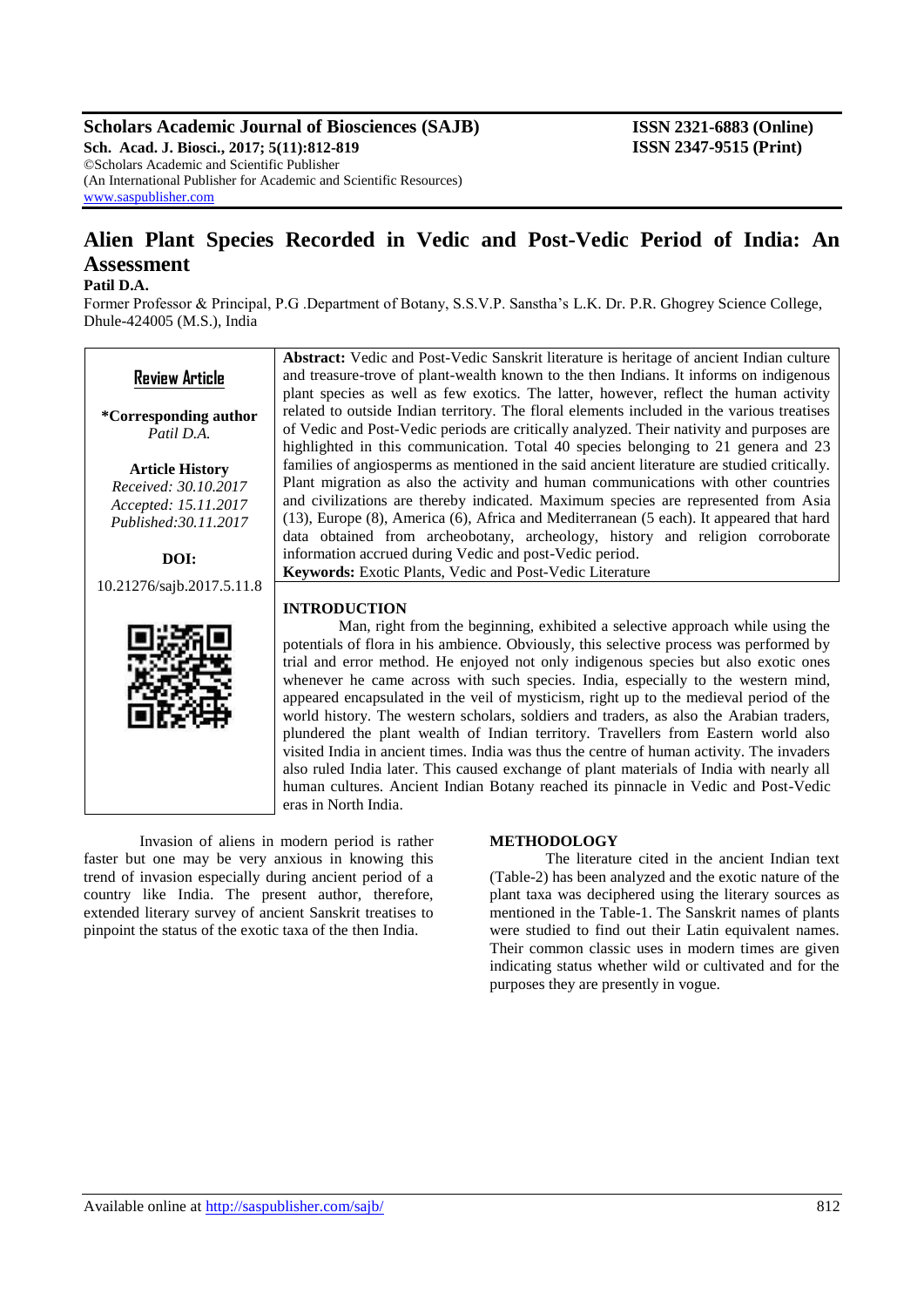|                       | Table-1: Alien Plant Species in Ancient Sanskrit Scriptures |                                                                                                                           |                                                                                                                       |                                                                                      |  |
|-----------------------|-------------------------------------------------------------|---------------------------------------------------------------------------------------------------------------------------|-----------------------------------------------------------------------------------------------------------------------|--------------------------------------------------------------------------------------|--|
| Sr.<br>N <sub>o</sub> | Exotic species &<br>Family                                  | <b>Nativity</b>                                                                                                           | <b>Sanskrit Name &amp; Ancient</b><br><b>Scripture</b>                                                                | <b>Status &amp; Remark</b>                                                           |  |
| 1.                    | Albizia lebbeck<br>(Linn.) Benth.<br>Mimosaceae             | NorthAustralia & Tropical<br>Asia. Kshirsagar &<br>Patil[30]                                                              | Bhandi Shiris,<br>Shirsparni.<br>Brahmanas,<br>Kalpasutras,<br>Panini's Astadhyayi & Vartik,<br>Patanjal's Mahabhasya | Planted for shade along<br>roads                                                     |  |
| 2.                    | Allium cepa Linn.<br>Liliaceae                              | Western Asia, Persian and<br>adjacent regions. Bailey,<br>[31]                                                            | Palandu.<br>Kalpasutras, Patanjal's<br>Mahabhasya                                                                     | Cultivated as spice.                                                                 |  |
| 3.                    | Allium sativum<br>Linn.<br>Liliaceae                        | Western Temperate Asia<br>& Europe. Bailey,<br>$[32]$                                                                     | Lasun.<br>Kalpasutras                                                                                                 | Cultivated as spice                                                                  |  |
| 4.                    | Aloe barbadensis<br>Mill.<br>Liliaceae                      | Cape Verde Islands.<br>Backer & Brink, 1968;<br>Mediteranean Region.<br>Bailey, 1949 [33,32]                              | Bala, Kumari.<br>Kalpasutras                                                                                          | Cultivated as ornamental<br>and medicinal                                            |  |
| 5.                    | <b>Amaranthus</b><br>paniculatus Linn.<br>Amaranthaceae     | Africa, East & West Asia.<br>Cooke, 1958 [34]                                                                             | Jivant.<br>Atharv Veda                                                                                                | Cultivated for seeds as<br>food.                                                     |  |
| 6.                    | Amaranthus<br>spinosus Linn.<br>Amaranthaceae               | America.<br>Patil, 1995 [35]                                                                                              | Tanduliyak, Bhandi.<br>Kalpasutras                                                                                    | Weed on waste places                                                                 |  |
| 7.                    | Ananas comosus<br>$(L.)$ Merr.<br>Bromeliaceae              | South America.<br>Sharma & Pandey, 1984<br>[6]                                                                            | Parayati.<br>Rig Veda                                                                                                 | Cultivated for edible fruit.                                                         |  |
| 8.                    | Azadirachta<br>indica A.Juss.<br>Meliaceae                  | Persia & Asia minor.<br>Maheshwari & Paul, 1975;<br>Burma.<br>Benthall, 1946;<br>Rajgopal & Panigrahi,<br>1965 [36,37,38] | Nimb, Pichmund.<br>Kalpasutras                                                                                        | Planted for shade                                                                    |  |
| 9.                    | Benincasa hispida<br>(Thunb.) cong.<br>Cucurbitaceae        | Java and Japan.<br>Patil, 1995; Cooke, 1958<br>[35, 34]                                                                   | Apaskambha, Krimuk.<br>Kusmanda. Atharv Veda,<br>Kalpasutras                                                          | Cultivated for fruit as<br>vegetable, sweetmeat and<br>medicine                      |  |
| 10.                   | Cannabis sativa<br>Linn.<br>Cannabaceae                     | Central Asia.<br>Cooke, 1958;<br>Capsian Sea Region &<br>Caucasus mountains.<br>Watt, 1908 [34,39]                        | Bhang, Bhonga.<br>Rig Veda, Brahmanas,<br>Kalpasutra, Panini's Astadyayi<br>and Vartik                                | Wild inHimalayan region<br>and northern India, also<br>cultivatedinKumaon<br>region. |  |
| 11.                   | Carthamus<br>tinctorius Linn.<br>Asteraceae                 | Native of South-West<br>Asia.<br>Patil, 2003 [40]                                                                         | Kusumbh,<br>Maharajan. Upnisadas,<br>Kalpasutras Panini's<br>Astadhyayi and Vartik                                    | Cultivated for seeds and<br>oil                                                      |  |
| 12.                   | Cassia tora L.<br>Caesalpiniaceae                           | America.<br>Backer & Brink, 1963,<br>1968 [41,33]                                                                         | Chakramardak.<br>Kalpasutras                                                                                          | Weed on waste lands                                                                  |  |
| 13.                   | Cicer arientinum<br>Linn.<br>Fabaceae                       | South Europe.<br>Patil, 1990 [42]                                                                                         | Chanak.<br>Yajur Veda,<br>Kalpasutras                                                                                 | Cultivated for seeds as<br>pulse.                                                    |  |
| 14.                   | Cleome gynandra<br>Linn.<br><b>Brassicaceae</b>             | Africa.<br>Cleome gynandra<br>Wikipedia<br>Flora of Zimbabwe                                                              | Ajashringi, Arataki,<br>Kabru, Tikshnashringi.<br>Atharv Veda, Kalpasutras                                            | Weed on waste places                                                                 |  |
| 15.                   | Clitoria ternatea                                           | Tropical America.                                                                                                         | Ajita, Aparka,                                                                                                        | Naturalised on hedges                                                                |  |

**Patil D.A***.***, Sch. Acad. J. Biosci., Nov 2017; 5(11):812-819**

Available online at<http://saspublisher.com/sajb/> 813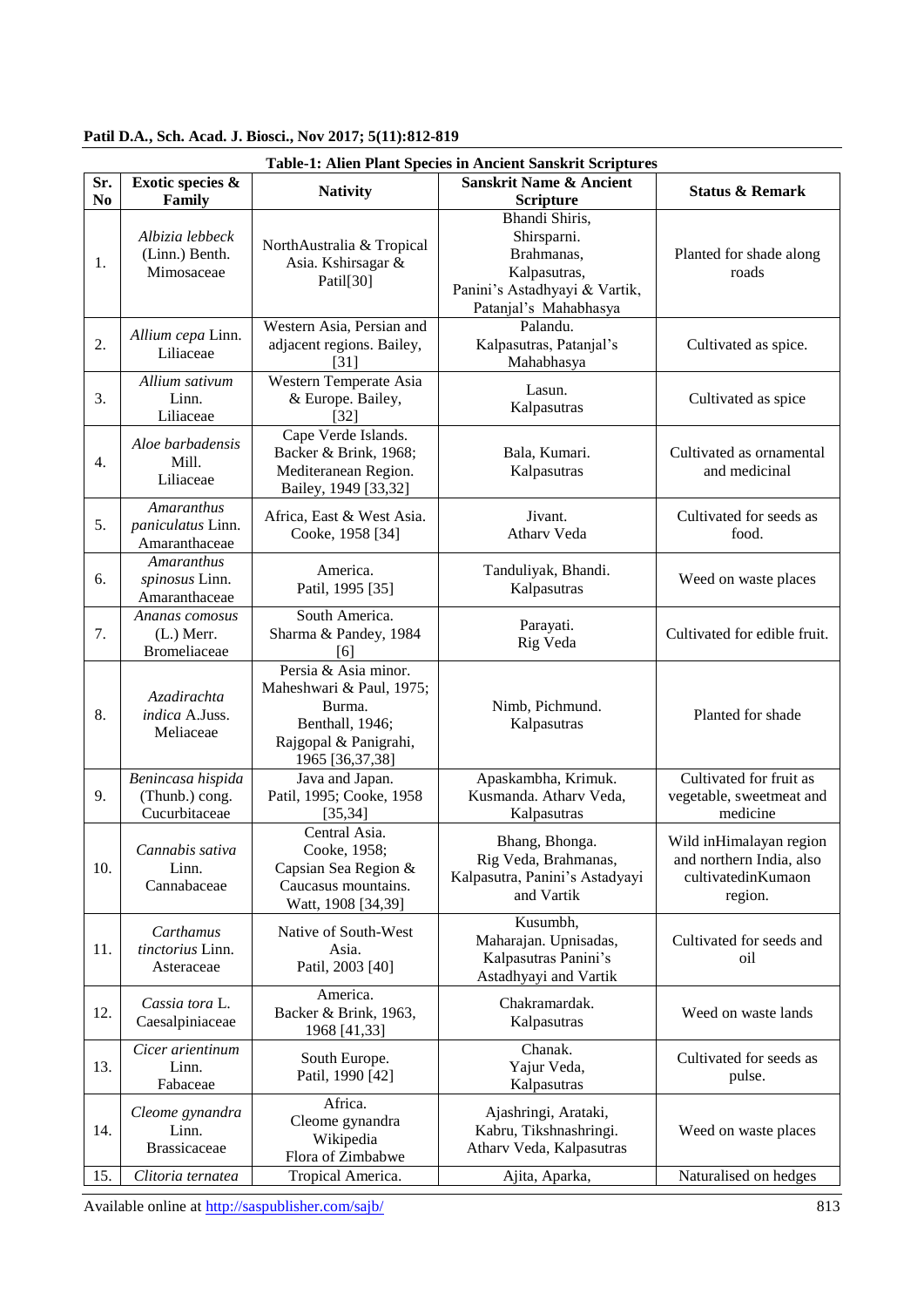|     | Linn.<br>Fabaceae                                | Purseglove, 1968 [43]                                                                      | Aprajita, Shveta.<br>Atharv Veda, Kalpasutras                                                                                                     | along roads or on shrubs<br>or trees.          |
|-----|--------------------------------------------------|--------------------------------------------------------------------------------------------|---------------------------------------------------------------------------------------------------------------------------------------------------|------------------------------------------------|
| 16. | Coriandrum<br>sativum Linn.<br>Apiaceae          | South Europe.<br>Bailey, 1949 [32]                                                         | Kustumburu.<br>Panini's Astadhyayi and Vartik                                                                                                     | Cultivated for leaves and<br>fruits as spice   |
| 17. | Crocus sativus<br>Linn.<br>Iridaceae             | South-East Europe,<br>Western & Central Asia.<br>Fernandez, 2009 [44]                      | Balhika.<br>Atharv Veda<br>Kumkum.<br>Kalpasutras<br>Harichandan.<br>Panini's Astadhyayi and Vartik                                               | Stigmas as spice, food<br>colorant and perfume |
| 18. | Datura<br>stramonium Linn.<br>Solanaceae         | America.<br>Haegi, 1976 [45]                                                               | Kankkanak.<br>Atharv Veda                                                                                                                         | Weed on waste places                           |
| 19. | Eclipta prostrata<br>(Linn.) Linn.<br>Asteraceae | South America.<br>Ridley, 1930; Rajagopal &<br>Panigrahi, 1965 [46,38]                     | Alaka, Bhringraj, Rama,<br>Shyama<br>Swarupkarni.<br>Atharv Veda, Kalpasutras                                                                     | Weed on wet waste places                       |
| 20. | Foeniculum<br>vulgare Mill.<br>Apiaceae          | Europe.<br>Coats, 1956;<br>Mediterranean Region.<br>Purseglove, 1968 [47,43]               | Shatpuspa.<br>Kalpasutras<br>Panini's Astadhyayi and Vartik                                                                                       | Cultivated for fruits as<br>spice              |
| 21. | Glycyrrhiza<br>glabra Linn.<br>Fabaceae          | Mediterranean and Europe.<br>Katya et al., 2014 [48]                                       | Jyesthi madhu, Madhuk,<br>Madhula, Ritavari, Klitak.<br>Rig Veda, Yajur Veda,<br>Kalpasutras, Atharv Veda,<br>Brahmanas, Patanjalis<br>Mahabhasya | Roots sold for medicine.                       |
| 22. | Gossypium<br>herbaceum Linn.<br>Malvaceae        | Arabia & Asia<br>Minor.<br>Bailey, 1949; Africa &<br>Asia.<br>Purseglove, 1968 [32,43]     | Karpas.<br>Kalpasutras, Paninin's<br>Astadhyayi and Vartik,<br>Patanjal's Mahabhasya                                                              | Cultivated for fibres from<br>seeds.           |
| 23. | Hibiscus rosa-<br>sinensis Linn.<br>Malvaceae    | China.<br>Pal & Krishnamurthi, 1967<br>$[49]$                                              | Japa.<br>Kalpasutras                                                                                                                              | Planted as ornamental<br>flowers and foliage   |
| 24. | Lawsonia inermis<br>Lythraceae                   | North America &<br>Australia.<br>Patil, 1990 [42]                                          | Nakharanjani.<br>Pannini's Astadhyayi and<br>Vartik,                                                                                              | Planted for dye-yielding<br>leaves             |
| 25. | Lens culinaris<br>Medicus<br>Fabaceae            | Western Temperate<br>Asia.<br>De Candolle, 1886 [50]                                       | Mangalya, Masur<br>Yajur Veda, Upanishada,<br>Kalpasutras                                                                                         | Cultivated for seeds as<br>pulse               |
| 26. | Linum<br>usitatissimum<br>Linn.                  | Mediterranean Region.<br>De Candolle, 1886 [50]                                            | Atasi, Uma.<br>Rig Veda, Atharv Veda,<br>Upanishadas, Kalpasutras,<br>Panini's Astadhyayi and Vartik,<br>Patanjal's Mahabhasya                    | Cultivated for seeds as oil<br>and stem fibre  |
| 27. | Mimosa pudica<br>Linn.<br>Mimosaceae             | South America.<br>Ridley, 1930 [46]                                                        | Shamipatrika.<br>Kalpasutras                                                                                                                      | As botanical curiosity<br>planted in gardens   |
| 28. | Nerium oleander<br>Linn.<br>Apocynaceae          | China & Cochin-China.<br>Voight, 1845<br>Mediterranean Region.<br>Purseglove, 1968 [51,43] | Karvir, Srekparn.<br>Yajur Veda, Brahmanas,<br>Panini's Astadhyayi and Vartik<br>Patanjal's Mahabhasya                                            | Planted as ornamental in<br>gardens            |
| 29. | Phyllanthus<br>acidus (Linn.)                    | Malay Isalands &<br>Madagascar.                                                            | Lavani.<br>Panini's Astadhyayi and Vartik                                                                                                         | Planted for acidic fruits                      |

**Patil D.A***.***, Sch. Acad. J. Biosci., Nov 2017; 5(11):812-819**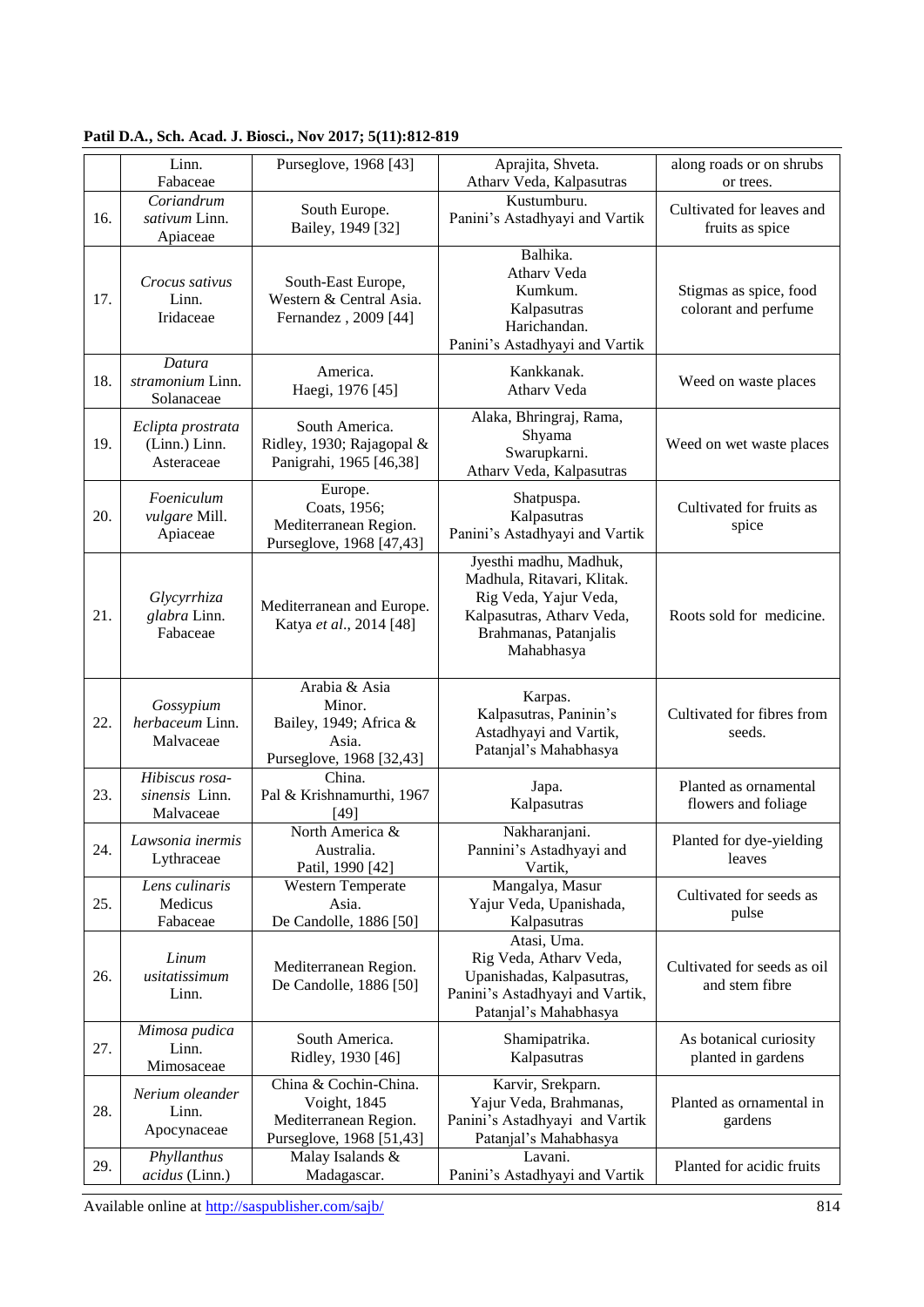|     | <b>Skeals</b>                                                                     | Patil, 1995 [35]                                                                                                    |                                                                                                                    |                                                               |
|-----|-----------------------------------------------------------------------------------|---------------------------------------------------------------------------------------------------------------------|--------------------------------------------------------------------------------------------------------------------|---------------------------------------------------------------|
|     | Euphorbiaceae                                                                     |                                                                                                                     |                                                                                                                    |                                                               |
| 30. | Pisum sativum<br>Linn.<br>Fabaceae                                                | West Asia.<br>Patil, 1995 [35]                                                                                      | Kalanj, Kalaya<br>Kalpasutras<br>Patanjal's Mahabhasya                                                             | Cultivated for seeds as<br>pulse or vegetable                 |
| 31. | Plumeria<br>acutifolia Poir.<br>Apocynaceae                                       | West Indies.<br>Bailey, 1949<br>Srivastava, 1964<br>Mexico to Ecuador.<br>Maheshwari & Paul, 1975<br>[32, 52, 36]   | Ksiri.<br>Harita Samhita                                                                                           | Planted in garden for<br>flowers and foliage as<br>ornamental |
| 32. | Punica granatum<br>Linn.<br>Punicaceae                                            | Afganistan, Baluchistan &<br>Persia.<br>De Candolle, 1959 [53]                                                      | Dadim.<br>Kalpasutras, Panini's<br>Astadhyayi and Vartik,<br>Patanjal's Mahabhasya                                 | Cultivated for edible fruit<br>(seeds)                        |
| 33. | Raphanus sativus<br>Linn.<br><b>Brassicaceae</b>                                  | Western Asia.<br>Purseglove, 1968;<br>China.<br>Chauhan, 1972;<br>China, Japan & W.Asia.<br>Voight, 1845 [43,54,51] | Mulak.<br>Kalpasutras,<br>Patanjal's Mahabhasya                                                                    | Cultivated for edible roots                                   |
| 34. | Ricinus communis<br>Linn.<br>Euphorbiaceae                                        | Africa. Bailey, 1949;<br>Backer & Brink, 1963-<br>1968;<br>Purseglove, 1968<br>[32, 55, 43]                         | Erand, Tajadbhang<br>Atharv Veda, Brahmanas<br>Kalpasutras                                                         | Cultivated for seeds as oil                                   |
| 35. | Spinacea oleracea<br>linn.<br>Chenopodiaceae                                      | Persia.<br>De Candole, 1886<br>Arabia.<br>Vight, 1845 [50,51]                                                       | Palakya.<br>Kalpasutras                                                                                            | Cultivated for leafy<br>vegetable                             |
| 36. | Tamarindus<br>indica Linn.<br>Caesalpiniaceae                                     | Tropical Africa.<br>Benthall, 1946;<br>Purseglove, 1968 [37,43]                                                     | Amlak, Amlika, Tintidok.<br>Upanishadas, Kalpasutras,<br>Pannini's Astadhyayi and<br>Vartik, Patanjal's Mahabhasya | Planted for sour fruits                                       |
| 37. | Trigonella<br>foenum-graecum<br>Linn.<br>Fabaceae                                 | South Europe.<br>Patil, 1995 [35]                                                                                   | Metika.<br>Kalpasutra                                                                                              | Cultivated for leafy<br>vegetable and spicy seeds.            |
| 38. | Triticum aestivum<br>Linn.<br>Poaceae                                             | Fertile crescent, Middle<br>East.<br>Simmons, 1987 [56]                                                             | Godhum.<br>Yajur Veda, Atharv Veda,<br>Brahmanas Upanishadas,<br>Kalpasutras                                       | Cultivated for grains as<br>staple food                       |
| 39. | Vigna unguiculata<br>(Linn.) L.<br>(Syn. V.<br>cylindrical<br>Skeels)<br>Fabaceae | Africa.<br>Xiong et al., 2016 [57]                                                                                  | Rajmas.<br>Kalpasutras<br>Patanjal's Mahabhasya                                                                    | Cultivated for pods and<br>seeds as vegetable and<br>pulses.  |
| 40. | Vitis vinifera<br>Linn.<br>Vitacee                                                | South-East Europe.<br>Ugemuge, 1986 [58]                                                                            | Draksha, Mridvika.<br>Kalpasutras, Pannini's<br>Astadhyayi and Vartik,<br>Patanjal's Mahabhasya                    | Cultivated for edible fruits                                  |

**Patil D.A***.***, Sch. Acad. J. Biosci., Nov 2017; 5(11):812-819**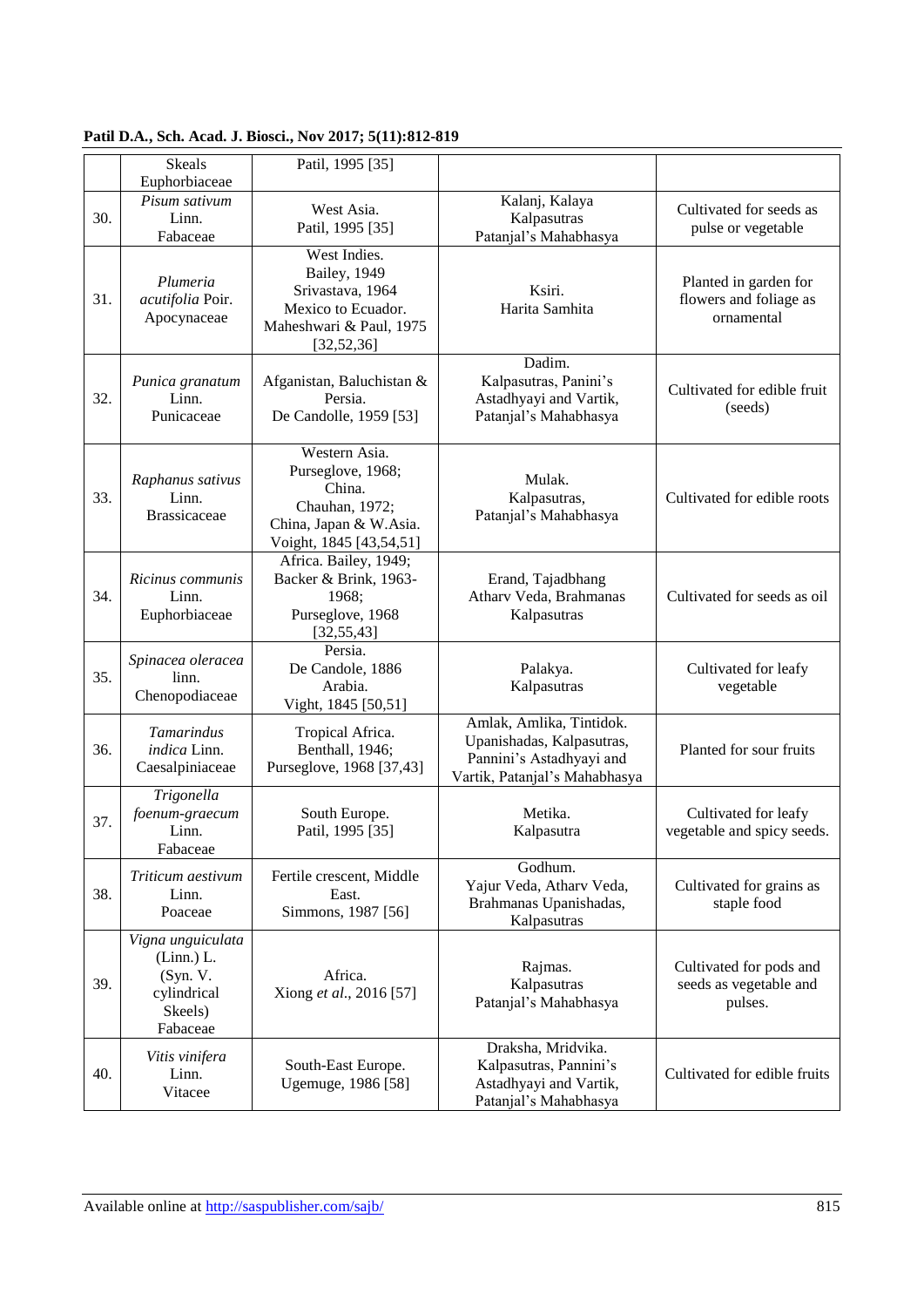| <b>Table-2: Plants In Ancient Sanskrit Treatises</b> |                                  |                      |                                                     |  |  |
|------------------------------------------------------|----------------------------------|----------------------|-----------------------------------------------------|--|--|
| Sr.No.                                               | Name of text                     | <b>No. of Plants</b> | <b>Period</b>                                       |  |  |
|                                                      | <b>Vedic Texts</b>               |                      |                                                     |  |  |
|                                                      | (Vedic Period 1500-500 BCE)      |                      |                                                     |  |  |
|                                                      | Late Bronze Age & Iron Age)      |                      |                                                     |  |  |
|                                                      | Rig Veda                         | 67                   | 1400 BCE-900 BCE                                    |  |  |
| $\overline{2}$                                       | Yajur Veda                       | 82                   | 1200 BCE-1000 BCE                                   |  |  |
| 3                                                    | Athary Veda                      | 288                  | 900 BCE                                             |  |  |
| $\overline{4}$                                       | Brahmanas (All combined)         | 129                  | 900 BCE-700 BCE                                     |  |  |
| 5                                                    | Upnisadas (All combined)         | 31                   | 800 BCE-300 BCE                                     |  |  |
| 6                                                    | Kalpasutras (All combined)       | 519                  | 500 BCE-300 BCE                                     |  |  |
|                                                      | Post-Vedic Texts                 |                      |                                                     |  |  |
|                                                      | Astadhyayi and Vartika by Panini | 152                  | $\overline{6}^{\text{th}}$ -5 <sup>th</sup> Century |  |  |
| 8                                                    | Mahabhasya by Patanjal           | 109                  | $Mid-2nd Century$                                   |  |  |
| 9                                                    | Nirutta by Yaska                 | 26                   | $4th$ Century BC.                                   |  |  |
| $\ast$                                               | Source: Sharma, P.V. [59]        |                      |                                                     |  |  |

**Patil D.A***.***, Sch. Acad. J. Biosci., Nov 2017; 5(11):812-819**

### **DISCUSSION**

Exotic species are alternatively known as alien, introduced, non-indigenous, foreign, invasive species or as bioinvaders. As the names imply, these species do not belong to ecosystems in which they either intentionally or unintentionally placed. Introduction of plant species to places outside their areas of natural distribution has been a common practice throughout human history [1]. As a part of human civilization and human migration from the time immemorial, useful exotic plant species are cultivated in different parts of India and also elsewhere. These helped the economy of a region or nation. They have boosted the economy and helped providing additional plant resources for food and non-food purposes. But some of the exotic or aliens may be invasive in their new environment. Invasions of alien taxa in foreign land are linked to historical and current human activities [2] and are a serious but underestimated problem in biodiversity conservation [3]. Such invasions sometimes led to extinction of native species. They adversely upset ecological balance and modification of ecosystem functions. They have created health hazards and also to reduction of agricultural production [4,5]. In India, the exotics form quite a good percentage of our flora today. There are, however, a few serious publications available on this subject matter. Workers in biodiversity studies normally do not pay adequate attention to the plants of Agrihorticultural importance [6].

Flora of a region is the natural consequence of its geographical conditions. Indian subcontinent is a vast landmass with diverse climatic conditions. It was exposed to the action of ever-changing external factors, of which the climate and human activities have been major elements. While studying biodiversity, the indigenous floral elements have been and are being rightly assessed. A large number of exotic taxa found entry to this land and became part of its flora. The period and places of their, and human activity are

hardly paid attention. Ancient evidence of plant sciences can be learnt obviously from ancient Sanskrit treatises. The present author, therefore, studied the literature stated in the Table-1 with a view to find out the status of exotic species. Out of 40 species, maximum 13 exotic species represented in India belong to parts of Asia. This is naturally so, India being part of the continent. In the descending order, the exotic species represented are: Europe (08), America (06), Africa and Mediterranean region (05 each). Other countries *viz*., Java, Japan, China, Burma and Australia, etc. are represented by just one or two species each. The Table-1 indicates that nearly all regions of the world, inclusive of very isolated Australia, were in contact, directly or indirectly, with the then India.Table-2 suggests the number of plant species, whether indigenous or exotic, in the period when these ancient treatises have been compiled. The Table-1 also suggests the purposes for which probably the said exotic taxa have been brought intentionally. There are also few taxa invaded but without any purpose, for example, *A.spinosus*, *C.tora*, *C.gynandra*, *D.stramonium*, and *E.prostrata*. These aliens take over the areas with abundant sunlight and use up nutrients essential for other plants. They are often able to survive better than native species, which results in increased competition among native species. They have naturalized rapidly. These also, in later period, have been searched out for their medicinal potential as indicated by other literature sources. Modern humans (*Homo sapiens*), since their emergence, have played an ever-increasing role in species invasions. With the rise of civilization, several exotic plants were brought from distant lands to broaden the palettes of consumers or serve as curiosities. Their written records are hardly available. Ancient Indian culture is but proud of their traditional records especially written in Sanskrit as those thought for the present account.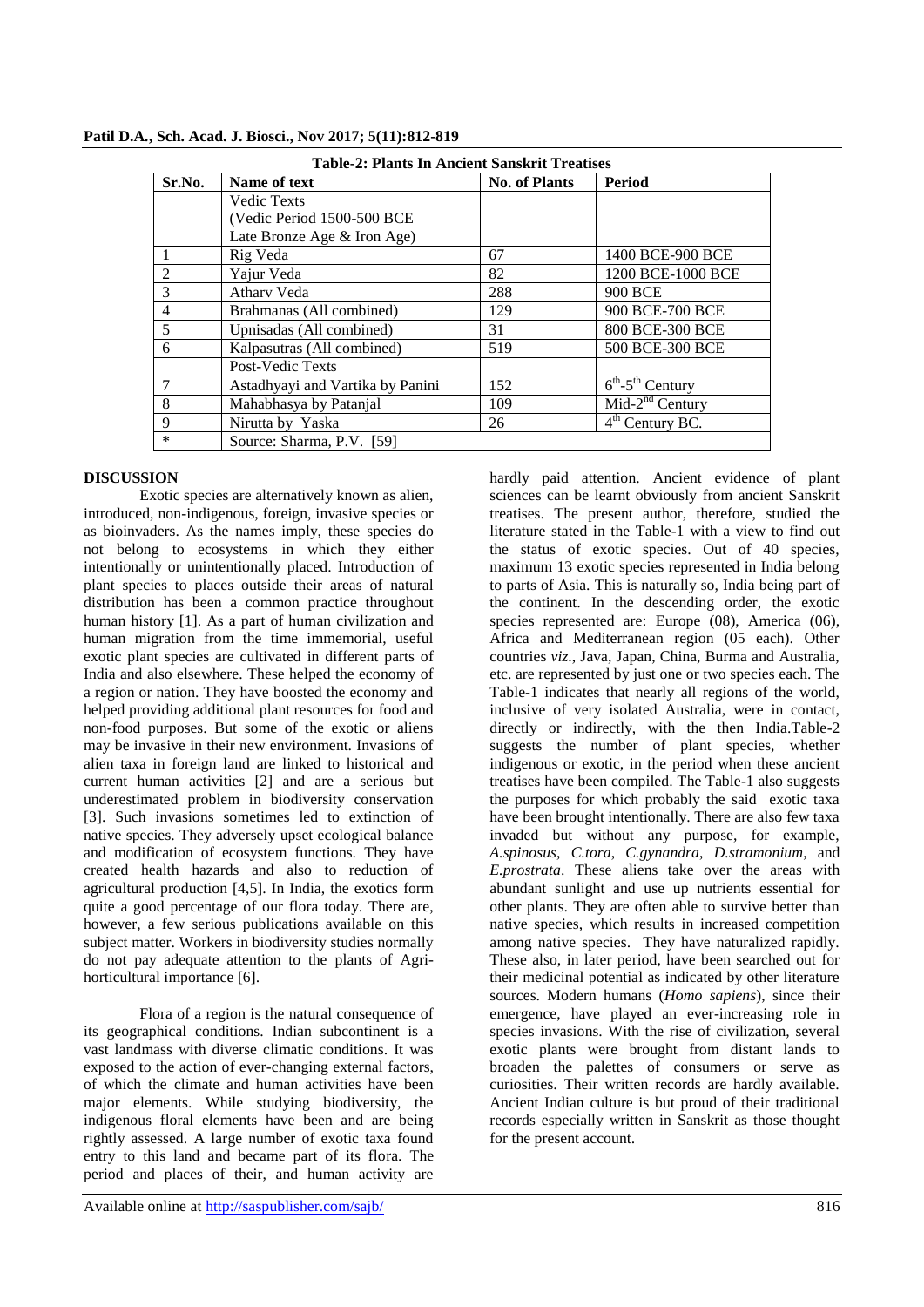## **Patil D.A***.***, Sch. Acad. J. Biosci., Nov 2017; 5(11):812-819**

Apart from ancient scripts of Vedic and Post-Vedic period, evidence from archeology, archaeobotany, literary or historical records also reveal information about antiquity of some aliens with certainty. For example: (i) *Allium cepa*: Archaeobotanical remains of onion seeds are recorded in Middle Gangetic Plains-Waina, Ballia and Raja-Nala-Ka-Tila in Uttar Pradesh during 800-1600 BC [7,8]. Medicinal utility of onion is also documented by Emperor Ashok (ca. 268-232 BC. in Divyavadan [9]. (ii) *Allium sativum*: It was introduced in India as a part of trade relationship between Mesopotamja, Egypt and India especially during Mohenjo-Daro period about 300 BC. Sanskrit names, Lashunaha, Granjanaha, Aristah, Mahakandaha and Rasonakha are published in Amar Kosh by Amarsingh in 600 AD during the rule of Vikramaditya [10]. Also, its carbonized cloves are found at Harappa site Balu in Haryana state (India) [11]. (iii) *Ananas comosus*: Archaeological evidence of sculpture of pineapple fruit as "Vanamala" of Lord Vishnu, a Hindu god, in his "Varah Avatara" in the Udayagiri cave temple, at Madhya Pradesh (India) supports its antiquity ca.  $5<sup>th</sup>$  century AD. Also, more than 1000 years old depiction at Moti-Shahka-Tuk, Shatrunjaya, Hill complex, Palitana, Gujarat (India) confirms its occurrence in those days [12]. Sorenson [13] supports its antiquity decisively as far back as 600 BC in India. (iv) *Cannabis sativa*: Sorenson [13] stated for its decisive evidence of introduction in India by 100 AD. Flattened seeds have been recovered from archaeological remains of Kunal, Haryana State (India) [14] and wood charcoal at Senuwar, Middle Gangetic Plain [15]. This evidence lend support for its ancient cultivation. (v) *Carthamus tinctorius*: Cysella of safflower have been recovered from the remains at Imlidih-Khurd, Uttar Pradesh and Middle Gangetic Plains [7]. Its grain were also recorded at Savalda dating as back as ca.2300-2000 BC in western Maharashtra State (India) [16] (VI) *Cicer arientinum*: According Vishnu-Mittre [17], it was introduced as early as 2000 BC. Its grains were found at Savalda (ca 2300-2000 BC.) in Maharashtra, at Imlidih-Khurd in Uttar Pradesh, at Balu, Kunal in Haryana and Middle Gangetic Plains [7,11,14,16]. (vii) *Pisum sativum*: Its archaeological remains have been recovered from Harappa dating back to 2250-1750 BC. and in Middle Gangetic Plains [16]. It appeared in the  $2<sup>nd</sup>$  half of the 2<sup>nd</sup> millennium BC in Gangetic basin and Southern India [18]. (ix) *Ricinus communis*: It is recorded at earliest between 1800 and 1300 BC. in Harappan site of Hulas [19]. Later, it is also found in Indus Valley and Gangetic Plains [20,21,7]. (x) *Trigonella foenumgraecum*: Seeds were found in early and mature Harappan phases at Kunal and Banawali in Hariyana and Rohiro in Punjab state [22,14,23]. (xi) *Triticum aestivum*: Carbonised grains were recovered at Mohenjo-Daro dated to 1755 BC. It then spread in Indus Valley and Gangetic Plains. This is evidenced by

post-Harappan record at Atranjikherain Etah, Uttar Pradesh State (ca. 2000-50 BC [24]. It was also found from post-Harappa Chalcolithic sites at Nevadatoli-Maheshwar (1600-1450 BC [25,26]. It is also recorded from Kayatha culture (ca. 1900 BC.) at Ujjain in Madhya Prdesh State; at Sonegaon (1340-1290 BC.), Inamgaon (1370-1025 BC). and Ter (ca.200 BC.) in the state of Maharashtra [17]. (xii) *Vitis vinifera*: Carbonised pyriform seeds were found at Balu and Kunal from mature Harappa stage as far back as 2000 BC [11,14]. (xiii) *Amaranthus paniculatus*: Its archaeological remains have been reported dating to before 800 BC [16,21]. Sorenson [13] also lent supports for its introduction in India before Christian era. (xiv) *Lens culinaris*: Its seeds were recovered from archaeological remains at Malhar in Uttar Pradesh, from Balu, Kunal in Haryana and Middle Gangetic Plains (2500 BC.) [21,7,11,14,16]. (xv) *Linum usitatissimum*: Its cultivation is mentioned in Bhav Mishra (ca. 1600 AD) [27]. Archaeobotanical remains of seeds were found at Harappa and in other sites in north India (600- 1300 BC.) [7,14,28]. The agrobiodiversity of India was thus enriched in the long past by our ancestors. In this communication, hard data belonging to evolution of trade, economics, human societies and agriculture corroborate with certainty the information drawn from Vedic and post-Vedic period. Based on evidence from archeological (architectural) remains, archaeobotanical and ancient literature, we can deduct origin, history and evolution of intentionally introduced or domesticated plant species. However, there are many more exotic species brought negligently or unintentionally in past. These may or may not find evidence of the aforesaid mentioned type as they have lesser importance or recognitions by mankind. Some of these are still deeprooted in ancient Indian societies. For example, flowers of *Datura* are offered to Hindu god, Lord Shiva and depicted on temples on his as head-dress [29]. Hindu offer (red) flowers of *Hibiscus rose-sinensis* to Lord Ganesha. Many other aliens are invasive out compete the native species. Apart from the species highlighted above, rest others await for hard data.

### **ACKNOWLEDGEMENTS**

The authors are thankful to the authorities of S.S.V.P Sanstha, Dhule (M.S.), India for library facilities and encouragement.

### **REFERENCES**

- 1. Villaseñor JL, J Espinosa‐Garcia F. The alien flowering plants of Mexico. Diversity and distributions. 2004 Mar 1;10(2):113-23.
- 2. Dehnen‐Schmutz K. Alien species reflecting history: medieval castles in Germany. Diversity and Distributions. 2004 Mar 1;10(2):147-51.
- 3. Cronk QC, Fuller JL. Plant Invaders–Chapman & Hall.1995.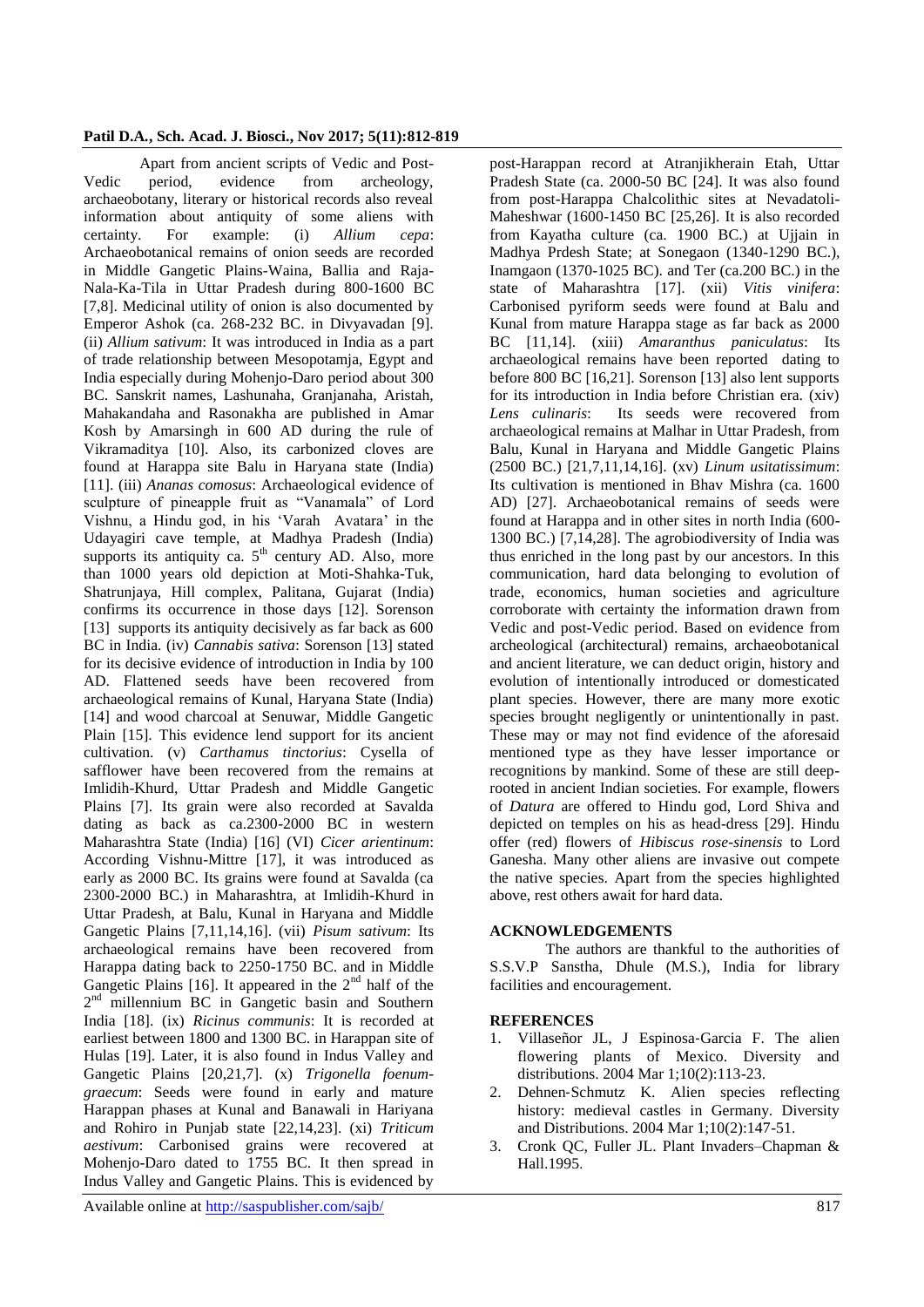#### **Patil D.A***.***, Sch. Acad. J. Biosci., Nov 2017; 5(11):812-819**

- 4. Vitousek PM, Walker LR, Whiteaker LD, Mueller-Dombois D, Matson PA. Biological invasion by Myrica faya alters ecosystem development in Hawaii. Science. 1987 Nov 6;238(4828):802-4.
- 5. Holt JS, Boose AB. Potential for spread of Abutilon theophrasti in California. Weed Science. 2000 Jan;48(1):43-52.
- 6. Sharma BD, Pandey DS. Exotic flora of Allahabad district.1984.
- 7. Saraswat KS. Agricultural background of the early farming communities in the Middle Ganga Plain. Pragdhara. 2005;15:145-77.
- 8. Singh AK, Nigam SN. Ancient Alien Crop Introductions Integral to Indian Agriculture: An Overview. Proceedings of the Indian National Science Academy. 2017 Sep 20;83(3):549-68.
- 9. Majmudar MR, from Shāmaláji Š, Vidyā B. Hence when during the course of exploration in hilly region of eastern part of North Gujarat this Torana at Shāmalăji came to present writer's notice it was considered worthy of detailed archaeological study. Journal of the Maharaja Sayajirao University of Baroda. 1959;8:39.
- 10. Singh AK, Nigam SN. Ancient Alien Crop Introductions Integral to Indian Agriculture: An Overview. Proceedings of the Indian National Science Academy. 2017 Sep 20;83(3):549-68.
- 11. Saraswat KS, Pokharia AK. Harappan plant economy at ancient Balu, Haryana. Pragdhara. 2002;12:153-72.
- 12. Gupta SM. Plants in Indian temple art. Delhi: BR Publishing Corporation; 1996.
- 13. Sorenson JL. Ancient Voyages Across the Ocean to America: From "Impossible" to "Certain". Journal of Book of Mormon Studies. 2005;14(1):3.
- 14. Saraswat KS, Pokharia AK. Palaeoethnobotanical investigations at Early Harappan Kunal. Pragdhara. 2003;13:105-40.
- 15. Saraswat KS. Plant economy in ancient Malhar. Pragdhara. 2004;4:137-71.
- 16. Saraswat KS, Sharma NK, Saini DC. Plant economy at ancient Narhan (ca. 1,300 BC-300/400 AD). Excavations at Narhan (1984–1989). Varanasi: Banaras Hindu University. 1994:255- 346.
- 17. Vishnu-Mittre B. Palaeobotanical evidence in India. Evolutionary Studies in World Crops: Diversity and Change in the Indian Sub-continent. 1974:3-0.
- 18. Zohary D, Hopf M, Weiss E. Cereals. Domestication of plants in the old world, 3rd edn. Oxford University Press, New York, USA. 2000:70-1.
- 19. Saraswat KS. Plant economy of late Harappans at Hulas. Purattatva. 1993;23:1-2.
- 20. Saraswat KS. Ancient Crop-economy of Harappans from Rohira, Punjab (c. 2000-1700 BC), The Palaeobotanist. 1992; 35: 32-8.
- 21. Saraswat KS. Plant economy of early farming communities. Early farming communities of the Kaimur (excavations at Senuwar). Jaipur: Publication Scheme. 2004;416535.
- 22. Saraswat KS. Ancient crop economy of Harappans from Rohira, Punjab (C. 2,000-1,700 BC). Palaeobotanist. 1986.
- 23. Saraswat KS, Chanchala S, Pokharia AK. Palaeobotanical and pollen analytical investigations. Indian Archaeology 1989–1990–A Review. 1994:132-3.
- 24. Chowdhury KA, Saraswat KS, Buth GM. Ancient agriculture and forestry in north India. Asia Pub. House; 1977.
- 25. Sankalia HD, Subbarao B, Deo SB. The excavations at Maheshwar and Navdatoli, 1952-53. Maharaja Sayahirao University; 1958.
- 26. Singh AK, Nigam SN. Ancient Alien Crop Introductions Integral to Indian Agriculture: An Overview. Proceedings of the Indian National Science Academy. 2017 Sep 20;83(3):549-68.
- 27. Pandey A, Shao H, Marks RM, Polverini PJ, Dixit VM. Role of B61, the ligand for the Eck receptor tyrosine kinase, in TNF-alpha-induced angiogensis. Science. 1995 Apr 28;268(5210):567.
- 28. Kajale MD. Palaeobotanical investigations at Balathal: preliminary results. Man and Environment. 1996;21(1):98-102.
- 29. Geeta R, Gharaibeh W. Historical evidence for a pre-Columbian presence of Datura in the Old World and implications for a first millennium transfer from the New World. Journal of biosciences. 2007 Dec 1;32:1227-44.
- 30. Kshirsagar SR, Patil DA. Exotic floral elements in the Flora of Jalgaon district (Maharashtra). Journal Of Economic And Taxonomic Botany. 2002;26(3):529-32.
- 31. Bailey P, Cushing H. A classification of the tumors of the glioma group on a histogenic basis with a correlated study of prognosis.
- 32. Bailey LH. Manual of cultivated plants. Manual of Cultivated Plants. 1949(Rev. Edn.).
- 33. Backer CA, Van Den Brink RB. Flora of Java Vol. III. Noordhoff, Groningen. 1968.
- 34. Cooke T. Flora of Presidency of Bombay Vol, I–III Bot. Surv. India, Culcutta. 1958.
- 35. Patil DA. Exotic elements in the flora of Dhule District (Maharashtra). J. Econ. Taxon. Bot. 1990;14(3):721-4.
- 36. Maheshwari JK, Paul SR. The exotic flora of Ranchi. J. Bombay Nat. Hist. Soc. 1975;72(1):158- 88.
- 37. Benthall AP. The trees of Clacutta: and its neighbourhood. Thacker Spink and Co. Ltd.; Calcutta; 1946.
- 38. Rajagopal T. New records of species for Flora of Allahabad. Proceedings of the national academy of

Available online at<http://saspublisher.com/sajb/> 818